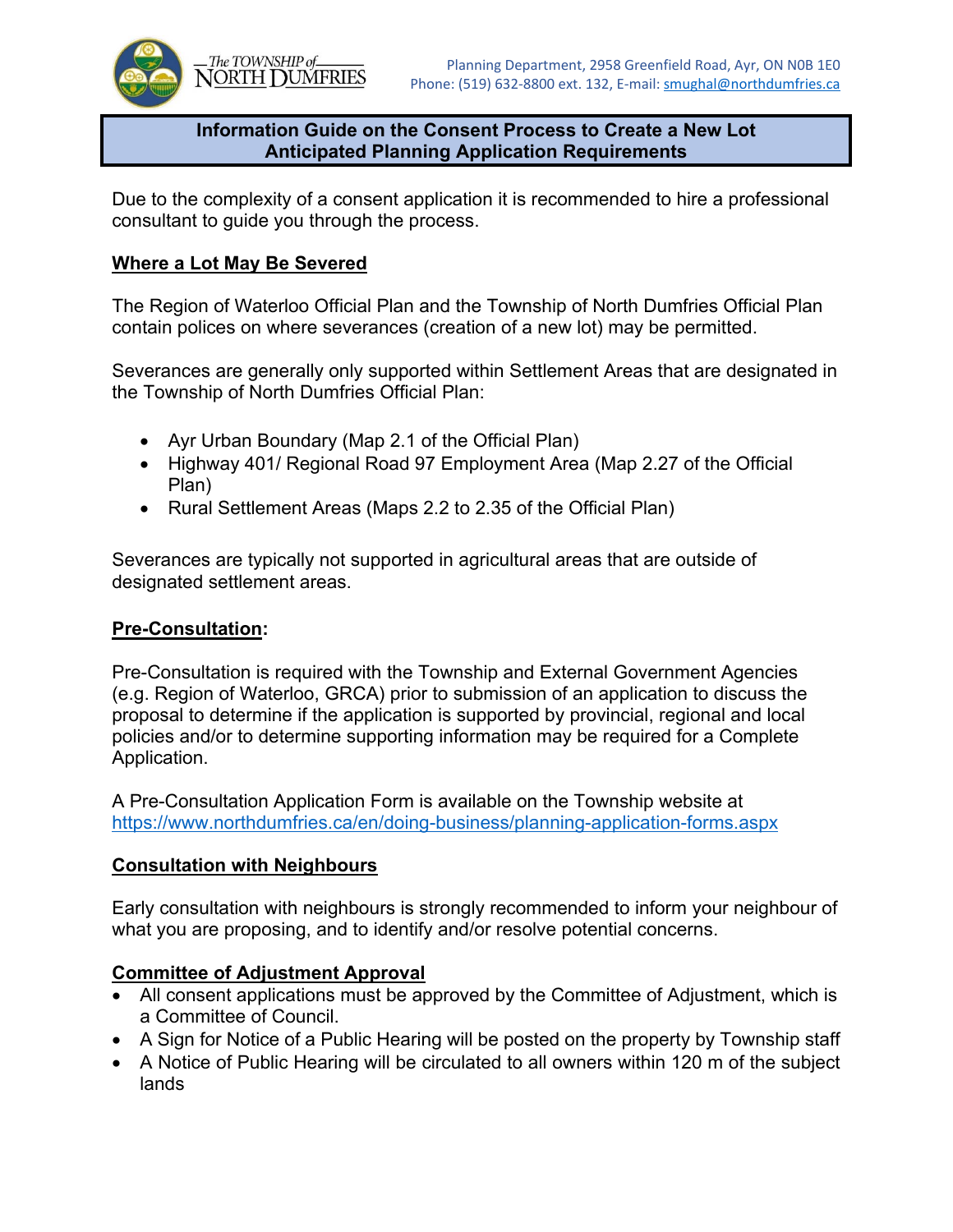

The TOWNSHIP of\_ NORTH DUMFRIES

- A Public Hearing will be held through the Committee of Adjustment. Meetings are typically on the last Tuesday of every month. Public meetings are not scheduled in December, July, or August. A staff report and presentation will be completed as part of the Committee of Adjustment.
- All applications are subject to appeal to the Local Planning Appeals Tribunal.

# **Is a Zoning Amendment or a Minor Variance Required?**

The Township Zoning By-law determines permitted uses and associated regulations for each zone. For example, Section 8.3 of the Zoning By-law sets regulations for factors such as: minimum lot area, minimum lot width, minimum side yard, minimum rear yard, and maximum building height. If a lot is proposed that would not comply with the zoning regulations, a minor variance or zoning by-law amendment will be required. For example, if the minimum lot size is 700  $m^2$ , and a severance would result in a lot size of  $650$  m<sup>2</sup>, additional approval outside of the consent process would be required. There are additional Planning Fees if this is required.

## **Consent Application – Potential Requirements:**

### **A Consent Application Form, Drawings/Studies identified through preconsultation, and Planning Fees are required in accordance with the Planning Act**

An Application Form is available on the Township website at https://www.northdumfries.ca/en/doing-business/planning-application-forms.aspx

## **2022 Consent Application Fees:**

- Township Application Fees (see Fees & Charges By-law for more details):
	- o \$3,000 non-refundable application fee
	- o \$6,500 refundable peer review fee to cover costs of peer review (e.g. urban design, engineering, legal fees)
	- o If the lands are on or adjacent to a property on the Municipal Heritage Register or if the development could have an impact on cultural heritage resources, a Cultural Heritage Impact Assessment (CHIA) may be required. Additional fees may be required if a heritage study is required:
		- \$870: Fee to submit a Cultural Heritage Impact Assessment
		- An additional \$5000 refundable Peer Review may be required for a **CHIA**
	- o Region of Waterloo Fees: https://www.regionofwaterloo.ca/en/doingbusiness/applications.aspx
	- o GRCA Fees (if in an area regulated by GRCA): https://www.grandriver.ca/en/Planning-Development/Planning-Act-reviewfees.aspx